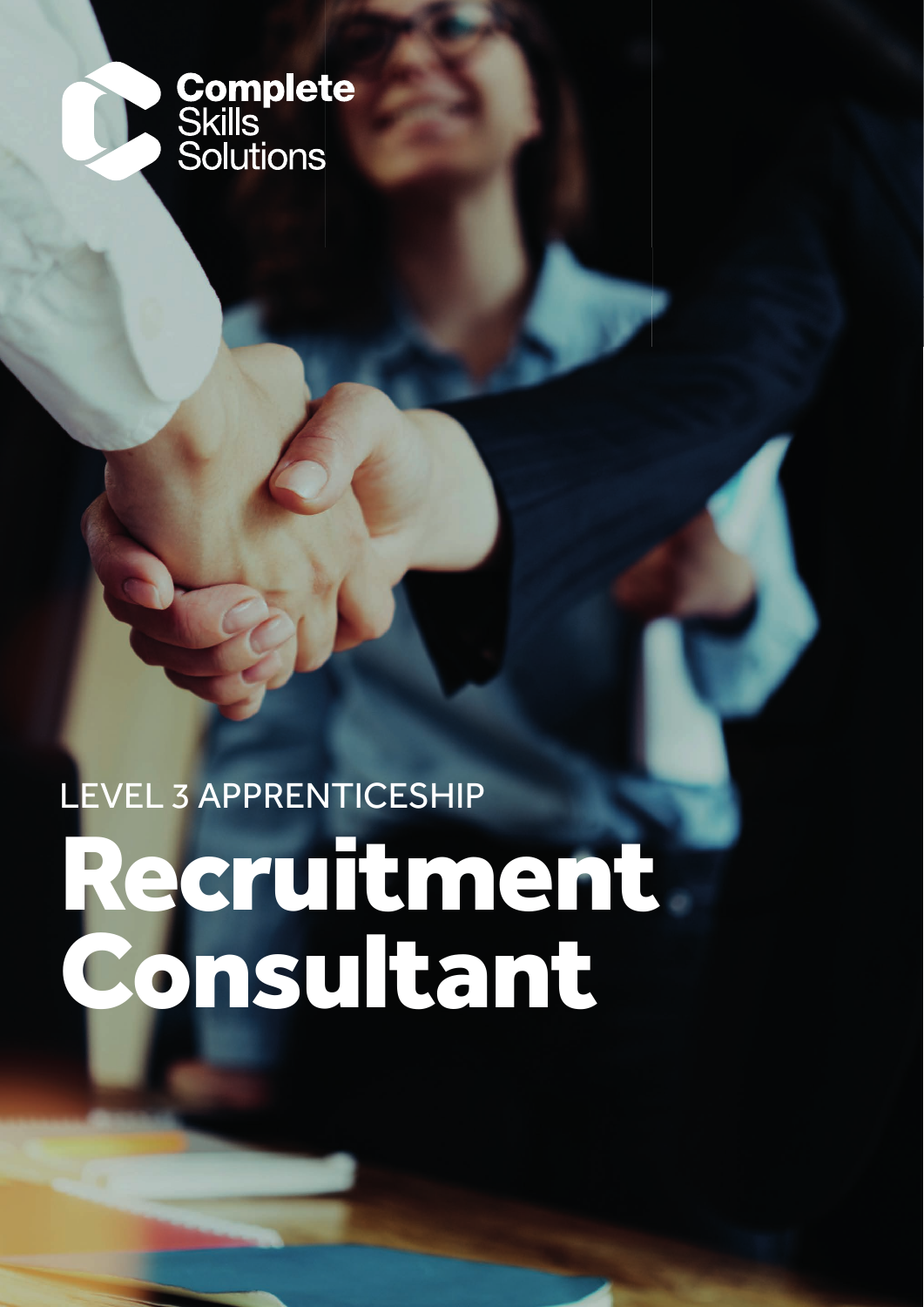### BUSINESS & ADMINISTRATION Recruitment Consultant

Apprentices must achieve level 2 English and maths where they do not have an equivalent qualification.



#### **Duration:** 12 Months

**Qualification:** Level 3 Certificate in Principles of Recruitment & Level 3

NVQ Diploma in Recruitment

### **Who is this apprenticeship for?**

This apprenticeship is suitable predominantly for recruiters who supply staff to external organisations although may be suitable for some in-house recruiters. Predominantly employed within the recruitment sector, the recruitment consultant's role is to identify and secure job opportunities within client organisations. They attract candidates and successfully place them in those jobs in return for a fee. A recruitment consultant may focus on the supply of flexible workers & permanent placements.

A leadership role in recruitment can appeal to individuals who work well in a target drive environment, providing opportunities for high earning potential and professional development.

### **What will they learn?**

This apprenticeship will provide your employees with the technical skills and knowledge needed to improve their client focused skills and add real value on a day-to-day basis. They will focus on understanding how to develop client relationships while ensuring they are attracting and supplying them with the right candidates for the role.

They will strengthen their ability to work collaboratively with both internal and external clients and understand how their contribution can have a direct impact on the businesses bottom line.

### **How will they learn?**

Our Skills Coaches will deliver a blended approach to learning and coaching providing all the resources your employee needs. Our intuitive e-portfolio and learner management platform will enable apprentices and managers to access their work anytime and anywhere to fit around their working life.

This apprenticeship will develop your employees' knowledge, skills and behaviours in the following areas:

### **Knowledge**

Apprentices will develop knowledge in the following areas:

- **Business awareness. Payroll billing procedures.** Company management systems
- Accurate database
- Professional conduct
- Non-compliance & processes

### **Skills**

Along with identifying & processing leads some of the skills they gained will be:

- Record quality & accurate information
- **Excellent interpersonal & communication**
- **Problem solving & multi-tasking**
- **Sales & negotiation skills**
- Sourcing & advertising suitable vacancies
- **Develop client relationships**
- Candidate attraction

### **Behaviours**

Apprentices will work on the developing the following positive behaviours:

- Self-motivated, drive & determination. Ethics & integrity
- **Team working & collaboration**
- **Enterprise & entrepreneurship**





**European Union** Social Fund